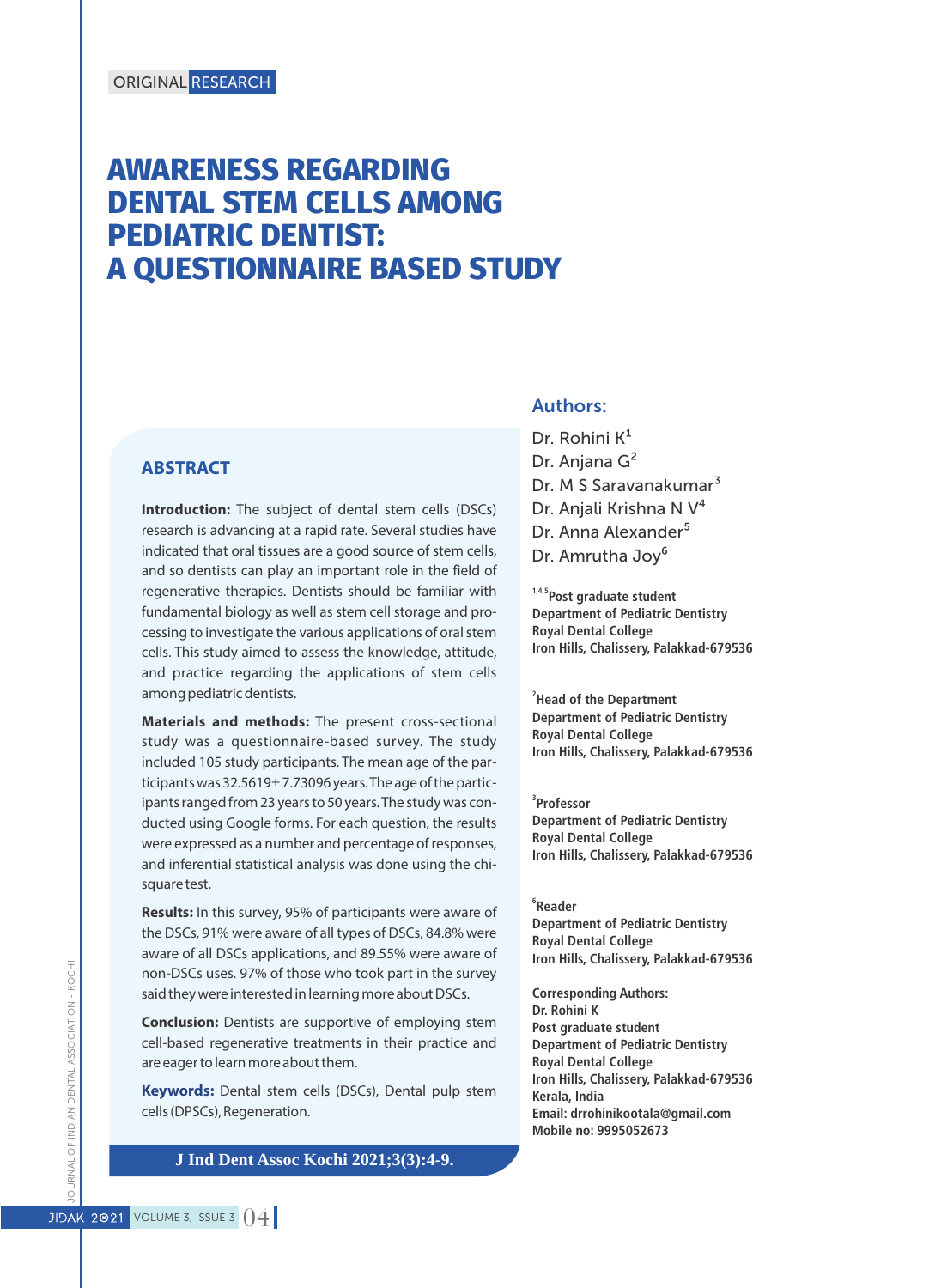The regeneration of the dental-pulp complex with stem cells has been a keen area of research since the last decade (Ishimatsu et al. 2009, Kadar et al. 2009). Stem cells are defined as clonogenic unspecialized cells which are capable of both self-renewal for long periods and multilineage differentiation, contributing to the regeneration of specific tissues.<sup>1</sup> Stem cells have been isolated from many tissues and organs.<sup>2</sup> Dental stem cells (DSCs) have been widely studied due to their easy accessibility, and less invasive harvesting time. The main characteristics of these stem cells are their potential for multipotential differentiation and self-renewal ability. DSCs offer a very promising therapeutic approach to restore structural defects and this concept is extensively being evaluated.<sup>3,4,5</sup>

The DSCs isolated are dental pulp stem cells (DPSCs), stem cells from exfoliated deciduous teeth, stem cells from the apical papilla, periodontal ligament stem cells, and dental follicle progenitor cells. Stem cells are capable of differentiating into a variety of cells, such as neural cells, osteoblasts, chondrocytes, adipocytes, and myocytes (Miura et al. 2003, Kerkis et al. 2006, Wang et al. 2010).<sup>2</sup> Primary incisors and canines with no pathology and at least one-third of root length remaining are ideal candidates for stem cell isolation and harvesting.<sup> $6, 7, 8$ </sup> Stem cells can be stored for a very long period and can be used in the treatment of many diseases including certain malignancies.<sup>9,10,11,12</sup>

Previous studies have found varying levels of DSC knowledge and attitude, as well as their prospective uses, among health professionals and students in health science colleges around the world. In India, for example, general dentists had a favorable attitude toward the use of DSCs in dentistry; however, their knowledge was inadequate (Katge et al., 2017)<sup>13</sup>. Students in other health disciplines, such as nursing students in Malaysia, demonstrated a modest level of understanding and a good attitude regarding therapeutic uses of DSCs (Lye et al.,  $2015$ ).<sup>14</sup> A recent study conducted by Mohamed and Azzay et al found that a sample of nursing students had little awareness of DSCs, but had a favorable attitude towards stem cell therapy.<sup>15</sup>

To our knowledge, there are no published

**INTRODUCTION** reports assessing knowledge and/or attitude regarding stem cells and their therapeutic potential applications among pediatric dentists in India. Hence this study was planned to assess the knowledge and awareness concerning DSCs among pediatric dentists.

### **METHODOLOGY**

The present cross-sectional study was a questionnaire-based survey conducted from February to March 2020.The survey carried out was a knowledge, attitude, and practice study. The questions were formulated after going through similar studies and articles published in academic journals related to DSCs.<sup>16, 17, 18, 19, 20</sup> The questionnaire was subjected to a pilot study on 20 dentists which included postgraduate students as well as teaching faculty of Royal Dental College, Chalissery, Kerala. The suggested points were incorporated depending on their merits concerning the mentioned study. The final questionnaire consisted of 32 questions.

The questionnaire link was sent through email and via WhatsApp group which comprised of pediatric dentistry postgraduates residing in India, which included pediatric dentistry postgraduate students/ practitioners/ faculty/ practitioner and faculty. A total of 105 consenting dentists responded to the survey. The questionnaire was close-ended, selfadministered, and conducted using Google forms.

The initial 11 questions pertained to sociode m o graphic variables. The sociodemographic variables included age, gender, area of work, qualification, and years of experience.The next set of questions assessed the awareness regarding stem cells, source of knowledge, tooth banking procedure, applications, ethical concerns, barriers toward the use of stem cells, and methods of increasing awareness regarding the same.

The data was entered into the excel sheet.The data were analyzed using SPSS (Statistical Package for Social Sciences) 20.0 version. Descriptive statistics were performed. The comparison between the groups was done using the Chi-square test. A P-value less than 0.05 was considered statistically significant. The confidence interval was set at 95%.

**JRNAL OF INDIAN DENTAL ASSOCIATION - KOCH** JOURNAL OF INDIAN DENTAL ASSOCIATION - KOCHI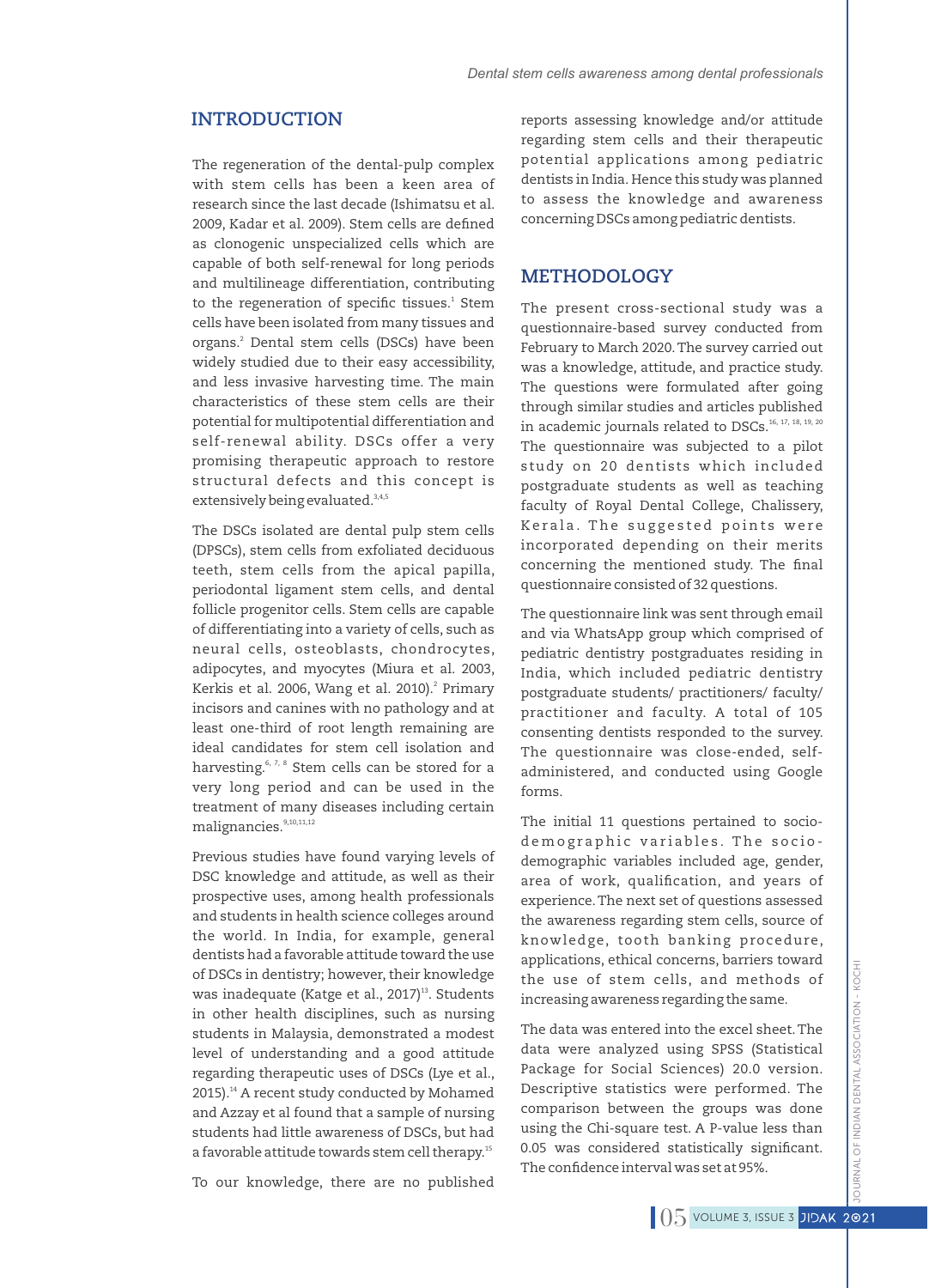### **RESULTS**

The study included 105 study participants.The mean age of the participants was 32.5619± 7.73096 years. The age of the participants ranged from 23 years to 50 years.The number of female participants was more as compared to male participants. Most of the participants of the survey were second-year postgraduate students followed by the dentist who was working as both faculty and practitioner.

Amongst the dentists (non-student) maximum were found to have working experience of fewer than 5 years. The response to any question did not differ significantly between the male and female dentists (p value>0.05).

The response to all the questions except for one question did not differ significantly between the students/practitioners/faculty/ practitioners and faculty group. The response to the question- "Are you aware of DSC banks in India?" differ significantly between the participants having different work profile.

A substantially higher proportion (84.6% ) of dentists working as both 'practitioners & faculty' know about stem cell banks in India. However, only a lower proportion (36.8% ) of dentists working solely as practitioners know about stem cell banks(Chi-square value-11.914,df-3,p value<0.008).

The response to the question "Are there any ethical concerns regarding the use of stem cells in dentistry" was found to differ significantly from the experience of the dentist. A significantly greater proportion of dentists (75.0%) working for 5-10 years believe that there is no ethical concerns regarding the use of stem cells in dentistry whereas a significantly greater proportion (75.0%) of dentists working for more than 10 years believe that there are ethical concerns regarding the use of stem cells in dentistry (Chi-square value- 13.515, df-6, p value<0.036).

The perception of dentists regarding the preservation or storage of DSCs also varied significantly with the experience of dentistry. A significantly greater proportion (100.0%) of students believe that preservation or storage of DSCs should be done whereas a significantly lesser proportion of dentists having experience of 5-10 years believe that preservation or storage of DSCs should be done (Chi-square

| Gender | Number | Percentage |
|--------|--------|------------|
| Male   | 47     | 44.8       |
| Female | 58     | 55.2       |
| Total  | 105    | 100.0      |

Table 1. Gender-wise distribution of study participants.

| Work                           | Number | Percentage |
|--------------------------------|--------|------------|
| Student                        | 52     | 49.5       |
| Practitioner                   | 19     | 18.1       |
| Faculty                        | 8      | 7.6        |
| Practitioner &<br>Faculty both | 26     | 24.8       |
| Total                          | 105    | 100.0      |

Table 2. Frequency distribution of study participants based on work.

| Experience<br>of practice | Number | Percentage |
|---------------------------|--------|------------|
| Not applicable            | 28     | 26.7       |
| Less than 5 years         | 35     | 33.3       |
| 5-10 years                | 22     | 21.0       |
| More than 10 years        | 20     | 19.0       |
| Total                     | 105    | 100.0      |

Table 3. Frequency distribution of study participants based on experience of practice.

value- 10.425, df-3, p value<0.015). The response to other questions did not vary significantly between the dentists with different experiences (p value>0.05).

#### **DISCUSSION**

In this survey, 95% of participants were aware of the DSC, 91% were aware of all types of DSCs, 84.8% were aware of all DSC applications, and 89.55% were aware of non-DSC uses. This finding is consistent with a relevant study performed on dentists in South Africa (Basson et al., 2016). $^{21}$  whereas the same is contrary to a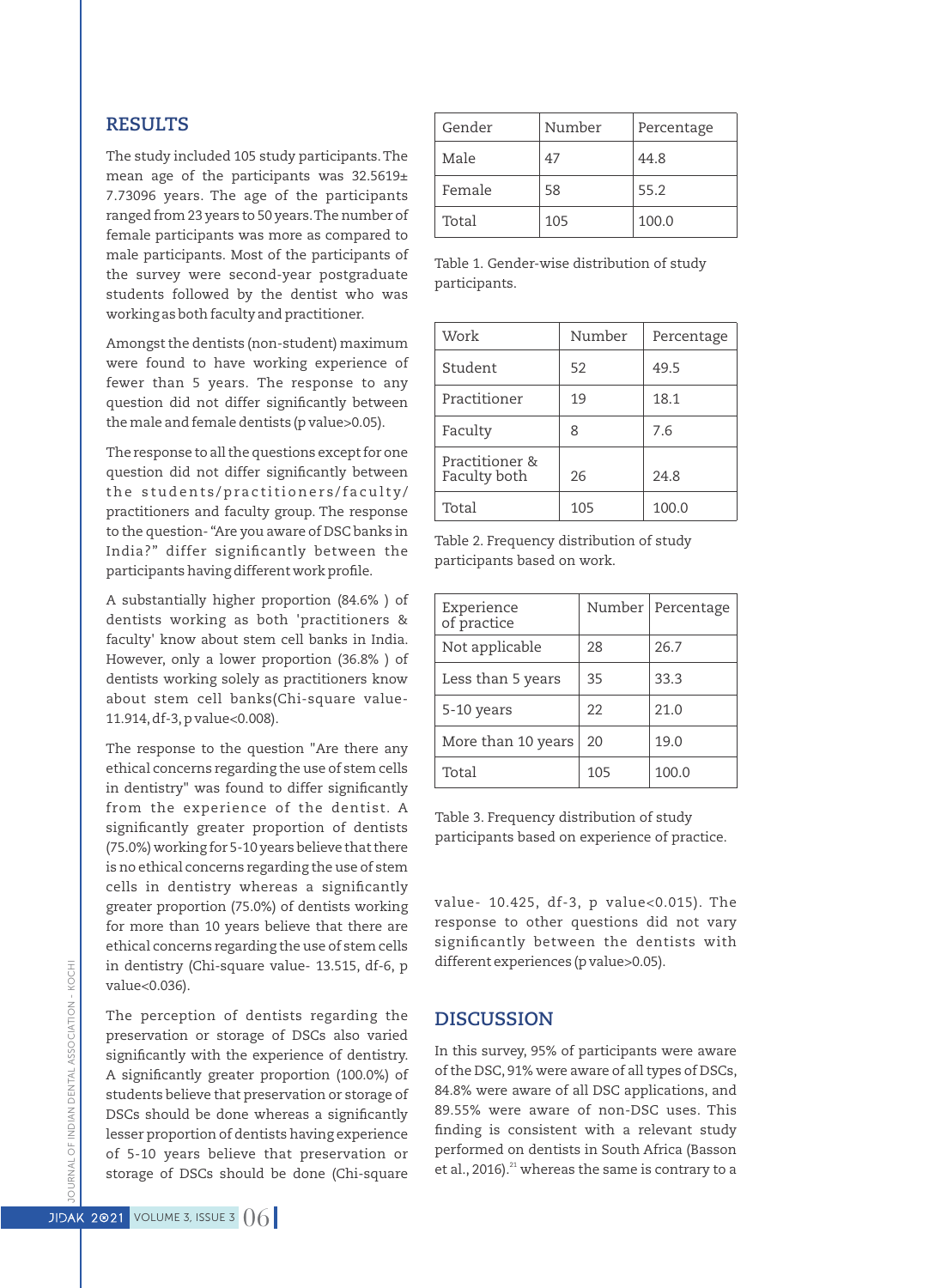

Figure 1. Frequency distribution of study participants based on experience of practice.



Figure 2. Frequency distribution of study participants based on the year of study

conducted in Italy that concluded two-thirds of participated physicians had no specific knowledge about stem cells (Frati et al., 2014).<sup>22</sup>

Participants had a reasonably good understanding of teeth being used for DSC banking, ethical considerations regarding the preservation of DSC, and how long DSC can be preserved (52%). Postgraduates had a better understanding of DSC because these are covered in postgraduate courses.The presence of DSC banks in India was unknown to more than half of the participants.The postgraduate participants were more aware of these procedural details. However, only around a quarter of the other faculties knew the procedures involved in DSC harvesting. When given the opportunity, 94.7% of participants said they would like to harvest DSCs in their professional practice if they were given the opportunity. High prices and a lack of patient information were highlighted as barriers to DSC banking by the participants. Other characteristics mentioned, such as a lack of operator skills and process competence, imply

that, while theoretical understanding has increased in recent years, practitioners still lack practical knowledge and abilities.<sup>23,24</sup>

The primary barriers to seeking therapy with DSCs, according to 74.3% of dental professionals are the high cost, lack of awareness, ethical difficulties, and insufficient knowledge of DSC among dental practitioners. A report published by Chitroda et al,<sup>25</sup> and Goyal et al $^{\text{19}}$  agreed that the high cost, lack of awareness, and lack of sufficient understanding were preventing patients from receiving DSC treatment. These obstacles can be solved by raising public awareness through public seminars and talks, which will help to dispel common misconceptions about stem cells.<sup>20</sup> Dental stem cells awareness among dental professionals<br>
that, while theoretical understanding has<br>
increased in recent yers, practical professionals<br>
practical knowledge and abilities.<sup>73</sup><br>
The primary barriers to seeking

Almost 53.3% of people are uninformed of the Indian Council of Medical Research's guidelines on DSCs. There is a need to raise knowledge of these recommendations among dental professionals which may assist them to improve the safety of procedures and treatments involving DSC.

Despite their lack of in-depth knowledge of DSC banking, isolation, and storage, the majority of dentists were eager to brush up on their skills and advise their patients to store their DSCs. This may be because dental professionals are recognizing that this is an emerging and rapidly growing area with advantages such as ease of extracting dental cells and the ability to differentiate into several cell lineages. 97% of those who took part in the survey said they were interested in learning more about DSCs. Conferences, journal articles, and the internet were all used to gather information and increase awareness about DSCs.

# **CONCLUSION**

According to the findings of this study, there is a high level of knowledge about DSC. However, the dentists who took part in the survey lacked knowledge about procedural details and ethical concerns of DSCs. Postgraduates had a higher level of knowledge,which could be attributed to the revised and research-oriented curriculum. The respondents showed a constructive attitude toward upgrading their awareness of DSCs. This can be accomplished by integrating this topic into the college curriculum in greater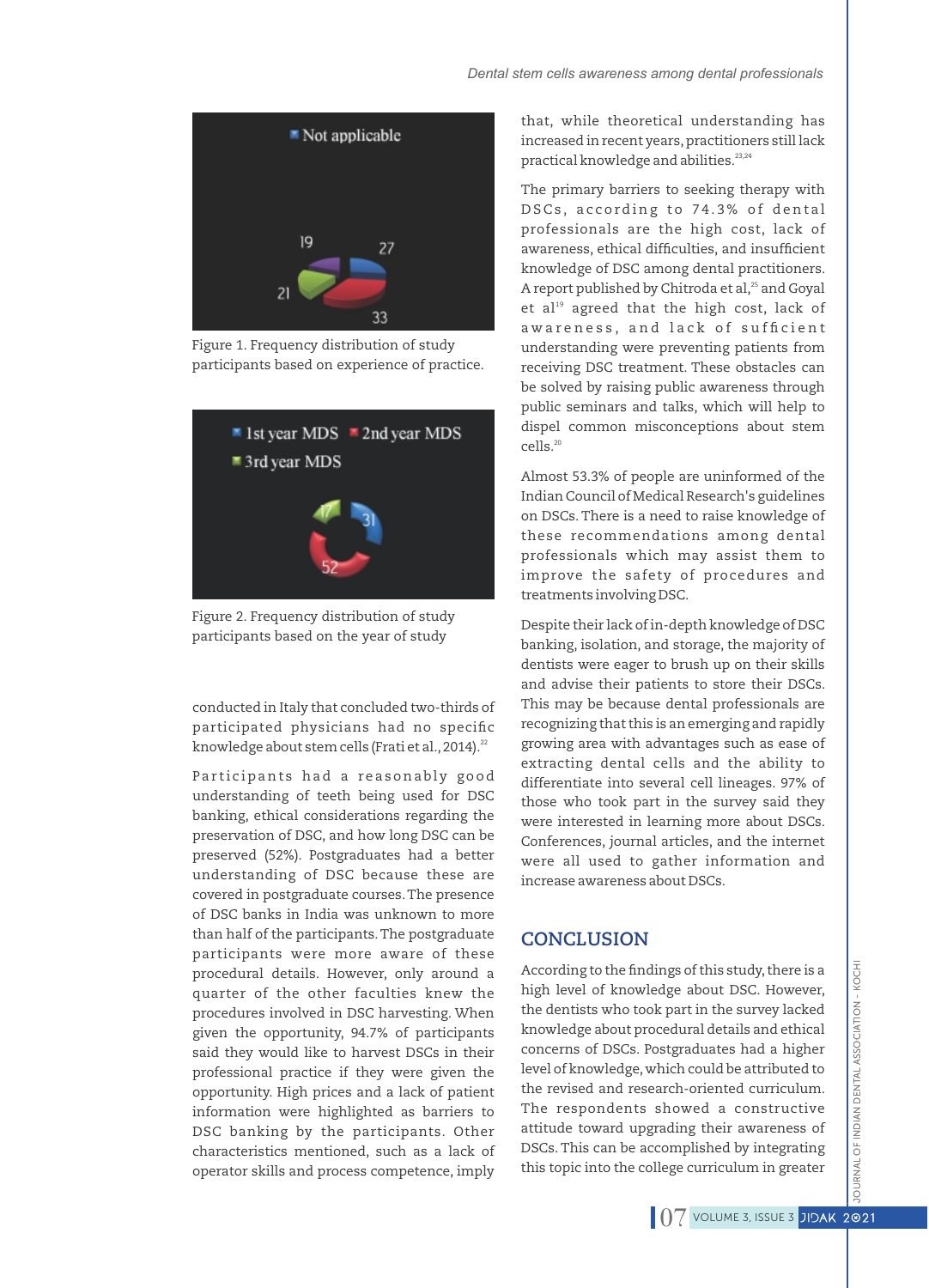detail. Discussions on the topic in conferences, lectures, and scholarly journals will help with this.It's critical for dental professionals to keep their knowledge updated on DSC research and technology.

## **REFERENCES**

- 1. Casagrande L, Mattuella LG, de Araujo FB, Eduardo J. Stem cells in dental practice: Perspectives in conservative pulp therapies. J Clin Pediatr Dent 2006;31:25 7.
- 2. Rodríguez‐Lozano FJ, Bueno C, Insausti CL, Meseguer L, Ramirez MC, Blanquer M, Marin N, Martínez S, Moraleda JM. Mesenchymal stem cells derived from dental tissues. International endodontic journal. 2011 Sep;44(9):800-6.
- 3. Petrovic V, Stefanovic V. Dental tissue—a new source for stem cells. TheScientificWorldJOURNAL. 2009 Oct 14;9:1167-77.
- 4. Chalisserry EP, Nam SY, Park SH, Anil S. Therapeutic potential of dental stem cells. Journal of tissue engineering. 2017 May 20;8:2041731417702531.
- 5. Iohara K, Nakashima M, Ito M, Ishikawa M, Nakasima A, Akamine A. Dentin regeneration by dental pulp stem cell therapy with recombinant human bone morphogenetic protein 2. Journal of dental research. 2004 Aug;83(8):590-5.
- 6. Huang YH, Yang JC, Wang CW, Lee SY. Dental stem cells and tooth banking for regenerative medicine. J Exp Clin Med 2010;2:111-7.
- 7. Miura M, Gronthos S, Zhao M, Lu B, Fisher LW, Robey PG, et al. SHED: Stem cells from human exfoliated deciduous teeth. Proc Natl Acad Sci U S A 2003;100:5807-12.
- 8. Iglesias-Linares A, Yáñez-Vico RM, Sánchez-Borrego E, Moreno-Fernández AM, Solano-Reina E, Mendoza-Mendoza A. Stem cells in current paediatric dentistry practice. Arch Oral Biol 2013;58:227-38.
- 9. Masato K, Hiroko K,Toshitsugu K, Masako T, Shinya K, Masahide M, et al. Cryopreservation of PDL cells by use of

program freezer with magnetic field for teeth banking. Dent Jpn2007;43:82-6.

- 10. Huang AH, Chen YK, Chan AW, Shieh TY, Lin LM. Isolation and characterization of human dental pulp stem/stromal cells from nonextracted crown-fractured teeth requiring root canal therapy. J Endod2009;35:673-81.
- 11. Zhang W, Walboomers XF, Shi S, Fan M, Jansen JA. Multilineage differentiation potential of stem cells derived from human dental pulp after cryopreservation. Tissue Eng 2006;12:2813-23.
- 12. TT-450-Stem Cells and Teeth Banks, ebiz News from Japan.
- 13. Katge F, Shetty AJ, Rusawat B, Vamsi KC. Knowledge and attitude of Indian dentists regarding dental stem cells: A crosssectional descriptive survey. Indian J Dent Res 2017;28:367-74.
- 14. Lye, J., Soon, L., Nizam, W., Ahmad, W.,Tan, S., 2015. Knowledge and attitude about stem cells and their application in medicine among nursing students in UniversitiSains Malaysia, Malaysia. Malays. J. Med. Sci. 22 (4), 23–31.
- 15. Mohamed, H., Azzazy, H., 2016. Effect of educational intervention on knowledge and attitude of nursing students regarding stem cells therapy. J. Nurs. Care 5 (8), 75–80.
- 16. Bhatt R, Bhatt A, Gurjar D, Dave L. Evaluating awareness on dental pulp stem cells and its applications amongst graduating dental students of Ahmedabad and Gandhinagar district: A crosssectional survey. Adv Hum Biol 2014;4:54- 9.
- 17. Sede MA, Audu O, Azodo CC. Stem cells in dentistry: Knowledge and attitude of Nigerian dentists. BMC Oral Health 2013;13:27.
- 18. Goyal A. Knowledge, awareness and attitude regarding stem cells among dental practitioners in Udaipur city, Rajasthan. Int J Adv Res 2015;3:677-84.
- 19. Utneja S, Nawal RR, Ansari MI,Talwar S, Verma M. A survey of attitude and